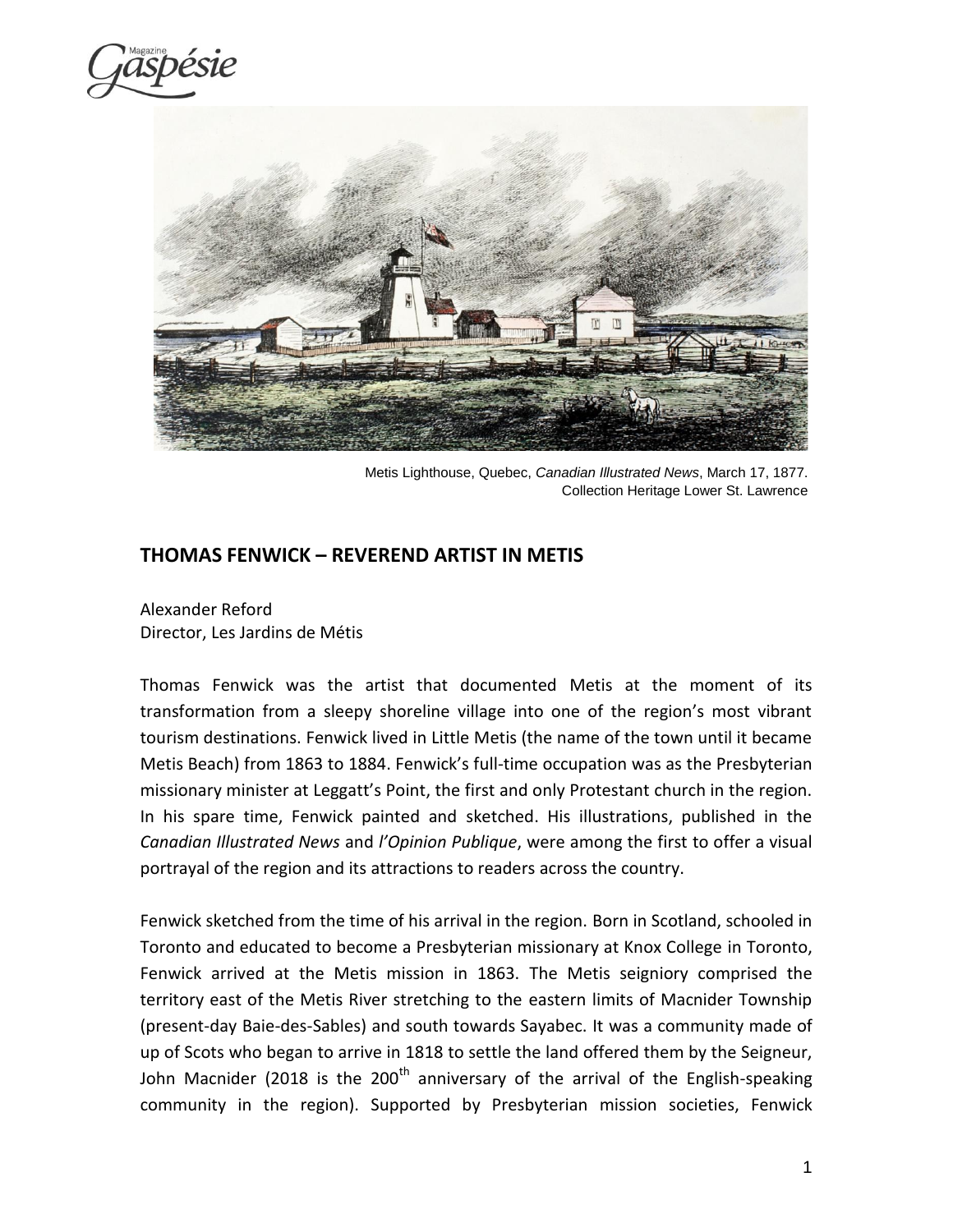

dedicated twenty years of his life to serving this small community of farmers, fisherman and early tourism entrepreneurs. The construction of the Intercolonial Railway through the seigniory from 1871 brought a temporary increase in the Protestant community, but when construction ended and the navvies left, Protestants were outnumbered. The farmers who settled the *rangs* were entirely French-speaking (and Roman Catholic) and soon enveloped Metis, which became a tiny island of English-speakers.

The lonely life of a pastor left Fenwick much time for reading, reflection and painting. Fenwick's priestly duties took him into the hinterland where he sketched buildings and railway bridges. Seeking an audience for his work, he submitted his illustrations to the *Canadian Illustrated News* and its sister publication, *L'Opinion Publique*. Printed in Montreal from 1869, these two popular magazines published articles on what was happening in Canada and around the world. Publisher George Desbarats and his engraver, William Leggo, showed special skill in printing photographs through photo engravings, using a patented procedure called Leggotypes. Many of Canada's leading artists saw their work appear in the magazine's pages. Amateurs, like Fenwick, were not excluded.

The Falls of the Metis of Quebec was the first of his illustrations to appear in the *Canadian Illustrated News* in 1873. Many others followed, both solicited and not. In a letter to Fenwick from October 1878, the editors thanked him for his two "fine aquarelles" and asked for the two "sketches of Métis Station and Little Métis or any other sketch". They added, "We find them really good, particularly one – quite a masterpiece". Although one might question whether "masterpiece" aptly describes his work, Fenwick's illustrations helped promote Metis and contributed to its growing reputation as one of the leading "watering holes" and summer resorts on the St. Lawrence. Soon after the opening of the Intercolonial to regular rail service from Montreal to the station



Fenwick depicted the region's two most iconic features, the lighthouse in Metis (built in 1877) and the falls on the Metis River. The Falls of the Metis of Quebec, *Canadian Illustrated News*, on May 31, 1873. Collection Heritage Lower St. Lawrence